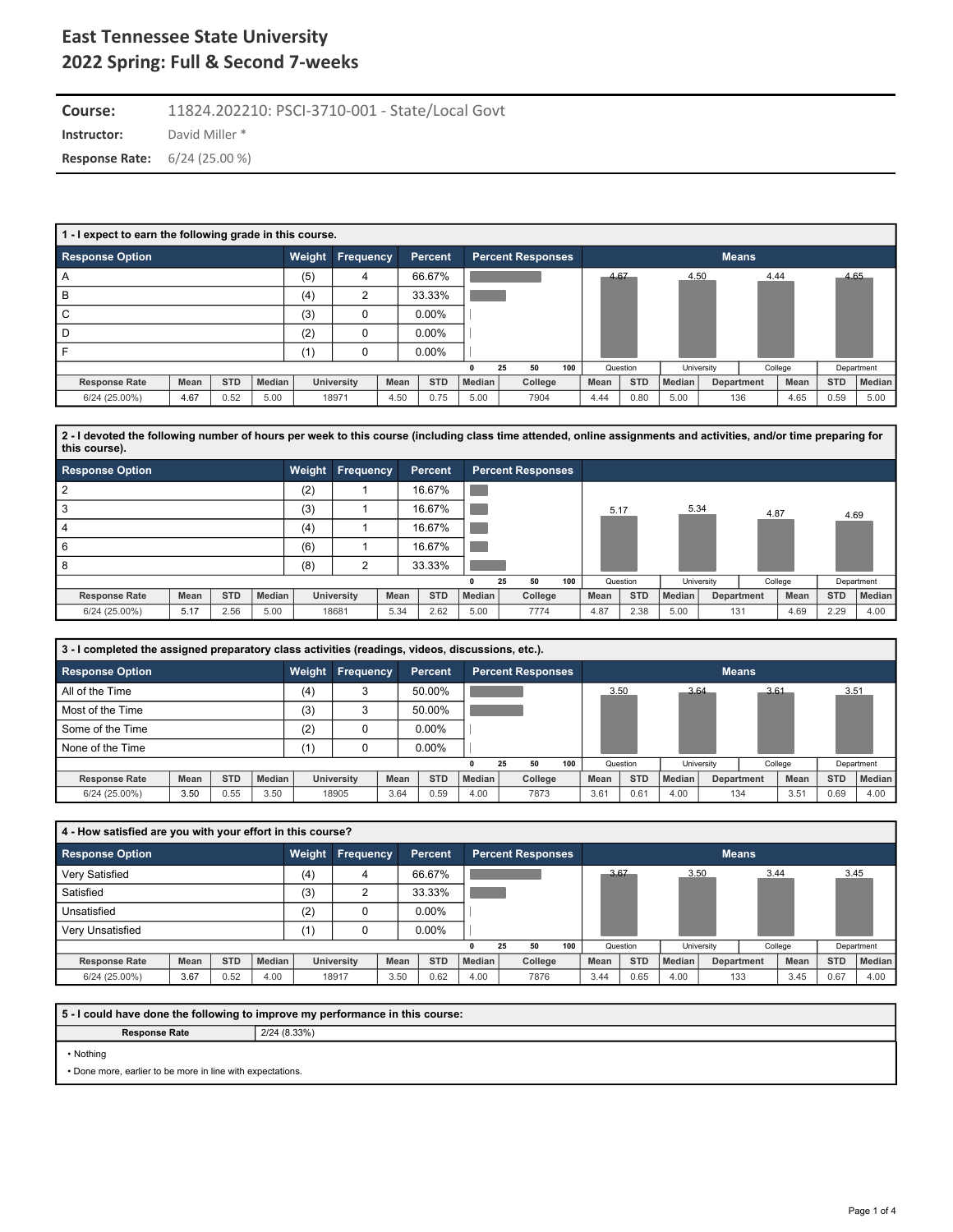**Instructor:** David Miller \* **Course:** 11824.202210: PSCI-3710-001 - State/Local Govt **Response Rate:** 6/24 (25.00 %)

| 6 - The course content was consistent with the course description. |      |            |               |        |            |      |                |               |                          |         |     |      |            |               |            |              |         |            |            |
|--------------------------------------------------------------------|------|------------|---------------|--------|------------|------|----------------|---------------|--------------------------|---------|-----|------|------------|---------------|------------|--------------|---------|------------|------------|
| <b>Response Option</b>                                             |      |            |               | Weight | Frequency  |      | <b>Percent</b> |               | <b>Percent Responses</b> |         |     |      |            |               |            | <b>Means</b> |         |            |            |
| <b>Strongly Agree</b>                                              |      |            |               | (4)    |            |      | 66.67%         |               |                          |         |     | 3.67 |            |               | 3.66       | 3.65         |         | 3.67       |            |
| Agree                                                              |      |            |               | (3)    | ◠          |      | 33.33%         |               |                          |         |     |      |            |               |            |              |         |            |            |
| <b>Disagree</b>                                                    |      |            |               | (2)    |            |      | $0.00\%$       |               |                          |         |     |      |            |               |            |              |         |            |            |
| <b>Strongly Disagree</b>                                           |      |            |               | (1)    |            |      | 0.00%          |               |                          |         |     |      |            |               |            |              |         |            |            |
|                                                                    |      |            |               |        |            |      |                |               | 25                       | 50      | 100 |      | Question   |               | University |              | College |            | Department |
| <b>Response Rate</b>                                               | Mean | <b>STD</b> | <b>Median</b> |        | University | Mean | <b>STD</b>     | <b>Median</b> |                          | College |     | Mean | <b>STD</b> | <b>Median</b> |            | Department   | Mean    | <b>STD</b> | Median     |
| 6/24 (25.00%)                                                      | 3.67 | 0.52       | 4.00          |        | 18880      | 3.66 | 0.57           | 4.00          |                          | 7864    |     | 3.65 | 0.57       | 4.00          |            | 135          | 3.67    | 0.64       | 4.00       |

### **7 - Please identify what you consider to be the strengths of this course.**

**Response Rate** 2/24 (8.33%)

• I think that Prof. Miller's feedback and time in which he repsonds to your questions was really great and helpful in this class.

• Student-led discussions.

#### **8 - Please identify areas where you think this course could be improved.**

**Response Rate** 2/24 (8.33%)

• 1) I think that by making research methods a pre-requisite for this class would allow for more to be taken away from the class as well as allowing everyone to feel included. 2) I think that perhaps a way for more people to talk in the class would be to have short weekly submission before class giving peoples opinions about what they read. This may in turn at least to some extent ensure that more people at least know what they are discussing and have more involvement in class.

• Maybe less on X and Y hypotheses and more on analysis and editorial views.

|                      | 9 - What advice would you give to another student who is considering taking this course? |
|----------------------|------------------------------------------------------------------------------------------|
| <b>Response Rate</b> | 3/24(12.5%)                                                                              |

• I would recommend before taking this class to take research methods before taking this class as you will get more out of it and it would also help in the paper you will have to do in this class. • DO THE WORK, often and early!

• Read the articles and you'll be fine.

**10 - The instructor made course expectations clear (e.g. objectives, policies, and assignments).**

| <b>David Miller</b>      |      |            |               |        |                  |      |            |               |    |                          |     |      |            |        |            |              |             |            |               |
|--------------------------|------|------------|---------------|--------|------------------|------|------------|---------------|----|--------------------------|-----|------|------------|--------|------------|--------------|-------------|------------|---------------|
| <b>Response Option</b>   |      |            |               | Weight | <b>Frequency</b> |      | Percent    |               |    | <b>Percent Responses</b> |     |      |            |        |            | <b>Means</b> |             |            |               |
| <b>Strongly Agree</b>    |      |            |               | (4)    | 5                |      | 83.33%     |               |    |                          |     | 3.83 |            |        | 3.60       | 3.58         |             | 3.66       |               |
| Agree                    |      |            |               | (3)    |                  |      | 16.67%     |               |    |                          |     |      |            |        |            |              |             |            |               |
| <b>Disagree</b>          |      |            |               | (2)    | 0                |      | $0.00\%$   |               |    |                          |     |      |            |        |            |              |             |            |               |
| <b>Strongly Disagree</b> |      |            |               | (1)    | 0                |      | $0.00\%$   |               |    |                          |     |      |            |        |            |              |             |            |               |
|                          |      |            |               |        |                  |      |            | 0             | 25 | 50                       | 100 |      | Question   |        | University |              | College     |            | Department    |
| <b>Response Rate</b>     | Mean | <b>STD</b> | <b>Median</b> |        | University       | Mean | <b>STD</b> | <b>Median</b> |    | College                  |     | Mean | <b>STD</b> | Median |            | Department   | <b>Mean</b> | <b>STD</b> | <b>Median</b> |
| 6/24 (25.00%)            | 3.83 | 0.41       | 4.00          |        | 22470            | 3.60 | 0.68       | 4.00          |    | 9143                     |     | 3.58 | 0.69       | 4.00   |            | 135          | 3.66        | 0.70       | 4.00          |

### **11 - The instructor was well prepared. David Miller Response Option Weight Frequency Percent Percent Responses Means** Strongly Agree (4)  $(4)$  6 100.00% Agree (3) 0 0.00% (3) 0 0.00% Disagree (2) 0 0.00% Strongly Disagree (1)  $(1)$  0 0.00% 4.00 3.59 3.57 3.64 **0 25 50 100** | Question | University | College | Department **Response Rate Mean STD Median University Mean STD Median College Mean STD Median Department Mean STD Median** 6/24 (25.00%) | 4.00 | 0.00 | 4.00 | 22340 | 3.59 | 0.69 | 4.00 | 9085 | 3.57 | 0.70 | 4.00 | 135 | 3.64 | 0.69 | 4.00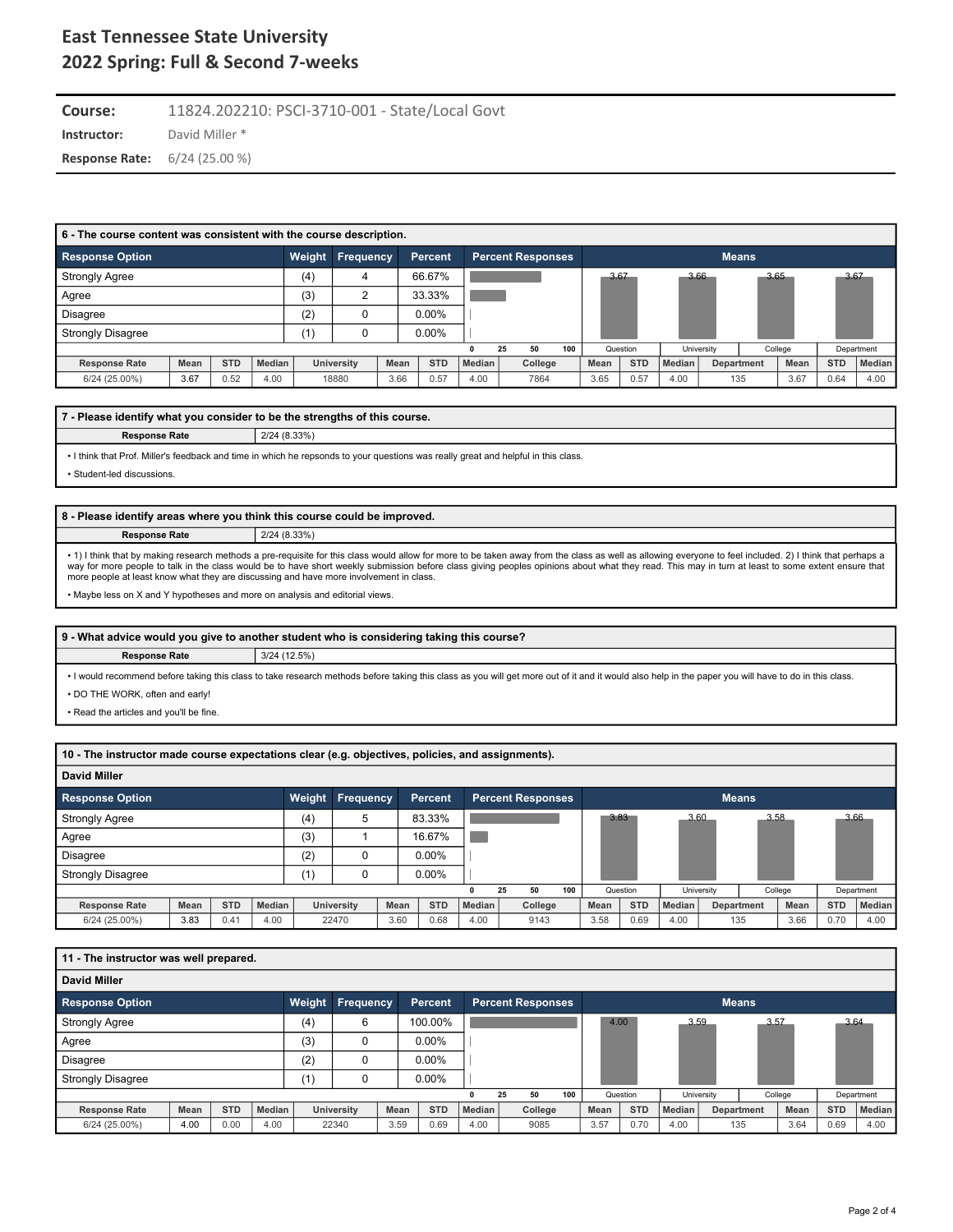**Instructor:** David Miller \* **Course:** 11824.202210: PSCI-3710-001 - State/Local Govt **Response Rate:** 6/24 (25.00 %)

| 12 - The instructor managed course time effectively. |      |            |        |        |                  |      |                |              |    |                          |     |      |            |        |            |              |         |            |               |
|------------------------------------------------------|------|------------|--------|--------|------------------|------|----------------|--------------|----|--------------------------|-----|------|------------|--------|------------|--------------|---------|------------|---------------|
| David Miller                                         |      |            |        |        |                  |      |                |              |    |                          |     |      |            |        |            |              |         |            |               |
| <b>Response Option</b>                               |      |            |        | Weight | <b>Frequency</b> |      | <b>Percent</b> |              |    | <b>Percent Responses</b> |     |      |            |        |            | <b>Means</b> |         |            |               |
| <b>Strongly Agree</b>                                |      |            |        | (4)    | 5                |      | 83.33%         |              |    |                          |     | 3.83 |            | 3.56   |            | 3.54         |         | 3.61       |               |
| Agree                                                |      |            |        | (3)    |                  |      | 16.67%         |              |    |                          |     |      |            |        |            |              |         |            |               |
| Disagree                                             |      |            |        | (2)    |                  |      | $0.00\%$       |              |    |                          |     |      |            |        |            |              |         |            |               |
| <b>Strongly Disagree</b>                             |      |            |        | (1)    |                  |      | $0.00\%$       |              |    |                          |     |      |            |        |            |              |         |            |               |
|                                                      |      |            |        |        |                  |      |                | $\mathbf{0}$ | 25 | 50                       | 100 |      | Question   |        | University |              | College |            | Department    |
| <b>Response Rate</b>                                 | Mean | <b>STD</b> | Median |        | University       | Mean | <b>STD</b>     | Median       |    | College                  |     | Mean | <b>STD</b> | Median |            | Department   | Mean    | <b>STD</b> | <b>Median</b> |
| 6/24 (25.00%)                                        | 3.83 | 0.41       | 4.00   |        | 22272            | 3.56 | 0.72           | 4.00         |    | 9060                     |     | 3.54 | 0.73       | 4.00   |            | 135          | 3.61    | 0.73       | 4.00          |

| 13 - The instructor clearly explained course content. |      |            |        |        |                   |      |            |        |                          |     |      |            |        |            |              |         |            |            |
|-------------------------------------------------------|------|------------|--------|--------|-------------------|------|------------|--------|--------------------------|-----|------|------------|--------|------------|--------------|---------|------------|------------|
| <b>David Miller</b>                                   |      |            |        |        |                   |      |            |        |                          |     |      |            |        |            |              |         |            |            |
| <b>Response Option</b>                                |      |            |        | Weight | <b>Frequency</b>  |      | Percent    |        | <b>Percent Responses</b> |     |      |            |        |            | <b>Means</b> |         |            |            |
| <b>Strongly Agree</b>                                 |      |            |        | (4)    | 5                 |      | 83.33%     |        |                          |     | 3.83 |            |        | 3.54       | 3.51         |         |            | 3.62       |
| Agree                                                 |      |            |        | (3)    |                   |      | 16.67%     |        |                          |     |      |            |        |            |              |         |            |            |
| <b>Disagree</b>                                       |      |            |        | (2)    |                   |      | $0.00\%$   |        |                          |     |      |            |        |            |              |         |            |            |
| <b>Strongly Disagree</b>                              |      |            |        | (1)    |                   |      | $0.00\%$   |        |                          |     |      |            |        |            |              |         |            |            |
|                                                       |      |            |        |        |                   |      |            |        | 50<br>25                 | 100 |      | Question   |        | University |              | College |            | Department |
| <b>Response Rate</b>                                  | Mean | <b>STD</b> | Median |        | <b>University</b> | Mean | <b>STD</b> | Median | College                  |     | Mean | <b>STD</b> | Median |            | Department   | Mean    | <b>STD</b> | Median     |
| 6/24 (25.00%)                                         | 3.83 | 0.41       | 4.00   |        | 22282             | 3.54 | 0.75       | 4.00   | 9066                     |     | 3.51 | 0.77       | 4.00   | 133        |              | 3.62    | 0.70       | 4.00       |

| 14 - The instructor showed interest in my learning. |      |            |        |        |                   |      |            |        |                          |     |      |            |        |              |      |         |            |            |
|-----------------------------------------------------|------|------------|--------|--------|-------------------|------|------------|--------|--------------------------|-----|------|------------|--------|--------------|------|---------|------------|------------|
| <b>David Miller</b>                                 |      |            |        |        |                   |      |            |        |                          |     |      |            |        |              |      |         |            |            |
| <b>Response Option</b>                              |      |            |        | Weight | <b>Frequency</b>  |      | Percent    |        | <b>Percent Responses</b> |     |      |            |        | <b>Means</b> |      |         |            |            |
| <b>Strongly Agree</b>                               |      |            |        | (4)    | 6                 |      | 100.00%    |        |                          |     | 4.00 |            | 3.56   |              | 3.51 |         | 3.62       |            |
| Agree                                               |      |            |        | (3)    | 0                 |      | $0.00\%$   |        |                          |     |      |            |        |              |      |         |            |            |
| <b>Disagree</b>                                     |      |            |        | (2)    | 0                 |      | $0.00\%$   |        |                          |     |      |            |        |              |      |         |            |            |
| <b>Strongly Disagree</b>                            |      |            |        | (1)    |                   |      | $0.00\%$   |        |                          |     |      |            |        |              |      |         |            |            |
|                                                     |      |            |        |        |                   |      |            |        | 50<br>25                 | 100 |      | Question   |        | University   |      | College |            | Department |
| <b>Response Rate</b>                                | Mean | <b>STD</b> | Median |        | <b>University</b> | Mean | <b>STD</b> | Median | College                  |     | Mean | <b>STD</b> | Median | Department   |      | Mean    | <b>STD</b> | Median     |
| 6/24 (25.00%)                                       | 4.00 | 0.00       | 4.00   |        | 22253             | 3.56 | 0.74       | 4.00   | 9047                     |     | 3.51 | 0.77       | 4.00   | 133          |      | 3.62    | 0.73       | 4.00       |

| 15 - The instructor helped increase my knowledge and/or skills in the content of this course. |      |            |        |        |                   |      |            |        |                          |     |      |            |        |                   |              |         |            |            |
|-----------------------------------------------------------------------------------------------|------|------------|--------|--------|-------------------|------|------------|--------|--------------------------|-----|------|------------|--------|-------------------|--------------|---------|------------|------------|
| <b>David Miller</b>                                                                           |      |            |        |        |                   |      |            |        |                          |     |      |            |        |                   |              |         |            |            |
| <b>Response Option</b>                                                                        |      |            |        | Weight | <b>Frequency</b>  |      | Percent    |        | <b>Percent Responses</b> |     |      |            |        |                   | <b>Means</b> |         |            |            |
| <b>Strongly Agree</b>                                                                         |      |            |        | (4)    | 5                 |      | 83.33%     |        |                          |     | 3.83 |            | 3.55   |                   | 3.51         |         | 3.63       |            |
| Agree                                                                                         |      |            |        | (3)    |                   |      | 16.67%     |        |                          |     |      |            |        |                   |              |         |            |            |
| <b>Disagree</b>                                                                               |      |            |        | (2)    |                   |      | $0.00\%$   |        |                          |     |      |            |        |                   |              |         |            |            |
| <b>Strongly Disagree</b>                                                                      |      |            |        | (1)    |                   |      | $0.00\%$   |        |                          |     |      |            |        |                   |              |         |            |            |
|                                                                                               |      |            |        |        |                   |      |            |        | 50<br>25                 | 100 |      | Question   |        | University        |              | College |            | Department |
| <b>Response Rate</b>                                                                          | Mean | <b>STD</b> | Median |        | <b>University</b> | Mean | <b>STD</b> | Median | College                  |     | Mean | <b>STD</b> | Median | <b>Department</b> |              | Mean    | <b>STD</b> | Median     |
| 6/24 (25.00%)                                                                                 | 3.83 | 0.41       | 4.00   |        | 22236             | 3.55 | 0.75       | 4.00   | 9053                     |     | 3.51 | 0.78       | 4.00   | 133               |              | 3.63    | 0.70       | 4.00       |